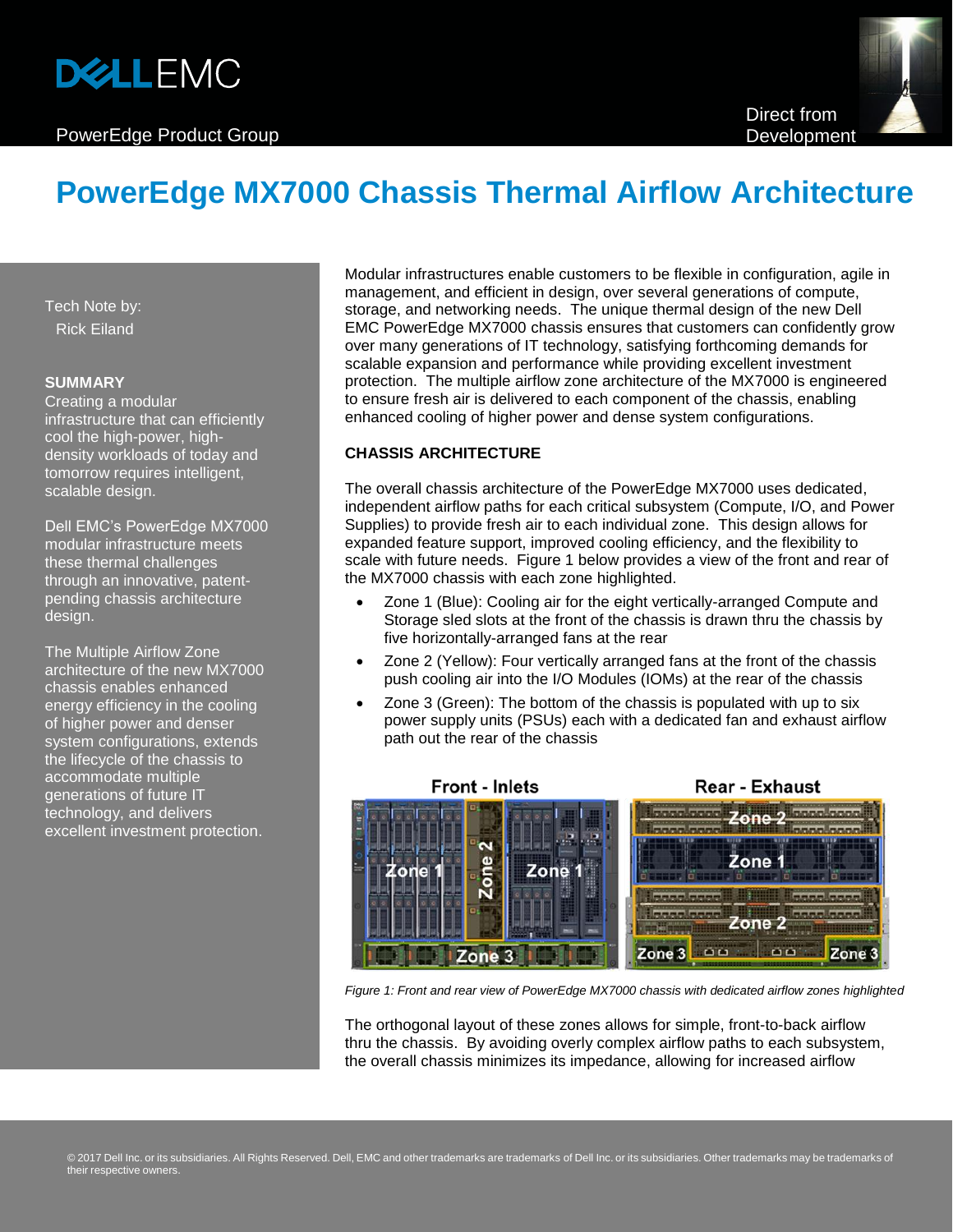

capability compared to traditional modular chassis architectures. Additionally, the independent airflow zones allow for more granular fan control algorithms which increase fan speeds only when and where it is needed to further increase efficiency.

#### **COMPUTE & STORAGE SLED COOLING**

Compared with previous modular chassis from Dell and competitors, the MX7000 chassis contains no vertical midplane that would restrict the airflow through the chassis. Instead, sleds within the chassis mate directly with rear IOMs in A1/A2/B1/B2 slots through direct orthogonal interconnects. In the space between the A1/A2 and B1/B2 IOMs, the MX7000 80mm fan modules are directly ducted to the sleds to pull air through compute and/or storage sleds in Zone 1. Multiple chassis seals ensure that the low pressure generated by the rear 80mm fans stays within Zone 1. Containing the low pressure is critical in enabling the increased sled storage density with support for up to six 2.5" HDDs in the front end of the Dell EMC PowerEdge MX740c.

Figure 2 below provides a cross-sectional view of the chassis to highlight the Zone 1 airflow path thru a compute sled. Cool air enters thru the hard disk drive (HDD) bay of the sled before cooling the CPUs, memory, and peripheral components. The 80mm fan modules at the rear of the chassis pull air through the sleds and exhaust hot air out of the system. Fans are positioned in line with the critical heat loads, the CPUs, to avoid complex ducting and provide efficient cooling. Since there are no downstream components in this flow path, a large temperature difference is allowed across CPUs to maximize processor TDP support with headroom to scale with future generations.



*Figure 2: Cross-sectional view of airflow through Zone 1 of the MX7000 chassis, showing cooling of Compute sleds. Air enters at front of chassis (on left) and exhausts thru rear of chassis (on right). Other airflow zones have been greyed out in this graphic.* 

#### **NETWORKING AND I/O**

Due to their internal layout, modular infrastructures have traditionally been forced to cool networking fabrics with preheated air from upstream components or through tortuous pathways that limit the amount of cooling airflow available. With limited airflow capability, the ability to support future networking and I/O technologies becomes more difficult as these technologies continue to advance at a rapid pace. In contrast, the MX7000 chassis has been designed for fresh inlet air delivery to all rear IOMs and Chassis Management Modules (CMMs) via four dedicated fan modules in the front of the chassis. The direct airflow path is shown in the cross-sectional graphic in Figure 3 (at the top of Page 3), which highlights airflow Zone 2. The four 60mm fan modules arranged vertically share a large plenum down the center of the chassis. An air ducts splits the airflow into an upper path which cools IOMs A1/A2 and a lower path to cool IOMs B1/B2/C1/C2 and CMMs. The fresh air entering these modules ensures the MX7000 chassis can run fans at lower speeds and operate over a wider range of environmental conditions as well as providing sufficient airflow capability for future networking technologies.